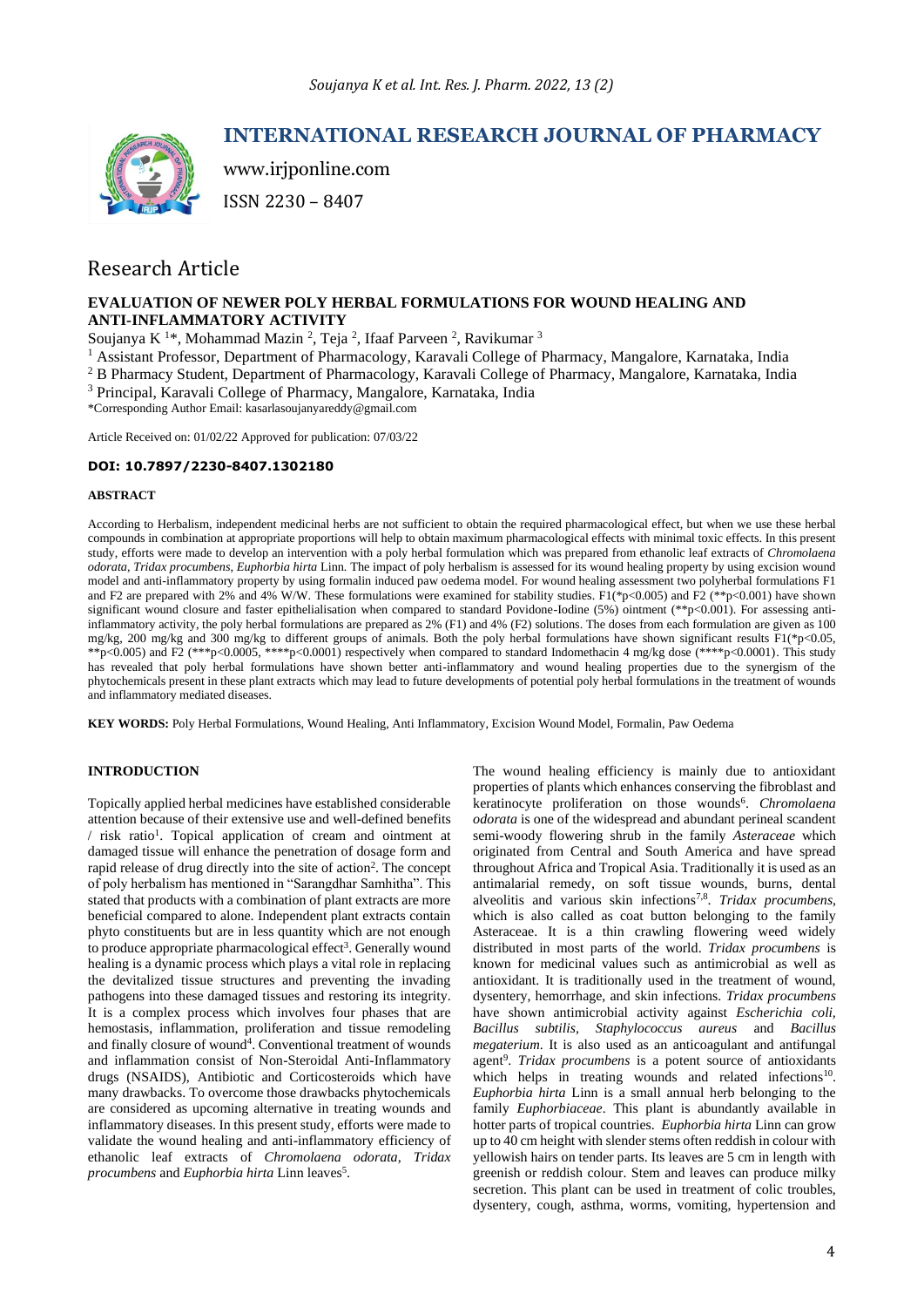oedema. It is also used as antidote, sedative, and antioxidant $^{11, 12}$ . Leaf extracts of these three plants are rich in alkaloids, flavonoids, tannins, saponins, terpenes, carotenoids and essential oils, which impart good antioxidant potential to these plants. Due to diverse pharmacological properties and their easy availability, these plant products are selected for preparation of newer polyherbal formulation in this study<sup>7,8,9,10,11</sup>.

## **MATERIALS AND METHODS**

#### **Collection of Plant Materials**

*Chromolaena odorata, Tridax procumbens* and *Euphorbia hirta*  Linn plant leaves were collected from a local garden and authenticated by Pilikula Nisargadhama botanical garden, Vamanjoor, Mangalore. Leaves of all three plants were cleaned with distilled water and dried under shade for about two weeks. The dried leaves of all three plants were coarsely powdered separately and used for the extraction process.

## **Preparation of Leaf Extracts**

Powdered leaves of *Tridax procumbens* were macerated with 70% ethanol for 48 hours. Macerate was filtered using Whatman filter paper followed by evaporation to obtain semi solid extract<sup>10</sup>. Powdered leaves of *Euphorbia hirta* Linn were cold macerated with ethanol for 72 hours. Macerate was filtered using Whatman filter paper and followed by evaporation to obtain semi solid extract<sup>11</sup>. Powdered leaves of *Chromolaena odorata* were macerated with absolute ethanol for 48 hours with occasional stirring. Macerate was filtered using Whatman No.1 filter paper followed by evaporation to obtain semi solid extract<sup>13</sup>.

## **Formulation of Ointment Base**

Required quantities of stearic acid and white wax were weighed and melted in a water bath. To the melted mixture a weighted quantity of yellow petroleum jelly, propylene glycol and water were added and stirred until the mixture turned into creamy consistency. Triethanolamine was added drop wise while stirring. This ointment base is used to formulate poly herbal ointments<sup>14</sup>.

### **Formulation of Polyherbal Herbal Ointment**

The semisolid leaf extracts of *Chromolaena odorata, Tridax procumbens* and *Euphorbia hirta* were used at 2%, 4% W/W respectively in the formulation of polyherbal ointments (F1, F2), by using trituration method. Formula for poly herbal ointments is given in Table 1.

### **Drugs and Chemicals**

Povidone-Iodine (5%), Indomethacin, Ethanol, Stearic acid, White wax, Yellow petroleum jelly, Polypropylene glycol, Triethanolamine, Formalin, Chloroform and Spirit are the drugs and chemicals which are used in the present study.

### **Experimental Animals**

Wistar strain Albino rats of either sex, weighing about 200-250g are used for the studies. The experiments were conducted after getting approval from the Institutional Animal Ethical committee

(Application no: KCP/IAEC/F140/142/2021). The albino rats are maintained in a controlled animal house of Karavali College of Pharmacy, Department of Pharmacology, Mangalore. Animals were housed under suitable conditions, temperature 25-26˚C, humidity 50-65%, 12-hour light-dark cycle, ventilation and nutrition. Animals were acclimatized with experimental conditions by placing them in clean and dry polypropylene cages with sterile paddy husk bedding before conducting the experiment and will continue throughout the experiment. The cages were cleaned and replaced by fresh husks every 48 hours to avoid contamination. The animals were accessed freely to food and water consumption, and they were monitored carefully and observed for any behavioural changes throughout the experiment.

#### **Experimental Design for Excision Wound Model**

Animals are divided into four groups. Each group contains five animals and named as control, standard, F1 and F2 treated groups. Animals were anaesthetized using chloroform, the fur were removed on the dorsal portion with the help of hair removal cream and applied the sterile disinfectant on the dorsal surface for decontamination. Then the wound is created around 5cm<sup>2</sup> on the dorsal surface by excising the skin with the help of sterile surgical blade, scissors and forceps. Aseptic conditions were maintained properly throughout the experiment. Animals were kept separately in sterile polypropylene cages after post wounding. The polyherbal ointments (F1, F2) are applied twice daily on the surface of the wound. The animals which are left without applying any medication are considered as the control group, and the standard group is treated with Povidone-Iodine (5%) ointment. The parameters studied is percentage wound closure by tracing the wound on mm² graph paper on post wounding day 3, 5, 7 and 9<sup>4</sup> .

% Wound closure =  $1 - A_d/A_0*100$  $A_d$ = Wound size on respective days,  $A_0$ = Wound size on day zero

### **Experimental Design for Formalin Induced Paw Oedema Model**

Animals are divided into eight groups. Each group contains 5 animals and denoted as control, standard, test 1, test 2, test 3, test 4, test 5 and test 6. Control group and standard group animals are treated orally with 1ml of normal saline solution and Indomethacin (4 mg/kg) respectively. Poly herbal formulations F1 was prepared as a solution, from which 100 mg/kg, 200 mg/kg, 300 mg/kg is injected orally to test groups 1, 2, and 3 respectively. Poly herbal formulation F2 was prepared as a solution, from which 100 mg/kg, 200 mg/kg and 300 mg/kg is injected orally to test groups 4, 5 and 6 respectively by using gastric cannula before 30 minutes of injection of formalin solution. Both polyherbal formulations were prepared as solution form by using normal saline as a solvent. Formalin 0.1ml solution was administered with the help of an insulin syringe into the sub plantar region of the dorsal surface of the left hind paw of rats. The paw volume was measured at 30, 60, 90 and 120 minutes using graph paper<sup>4</sup>.

% Inhibition of inflammation=  $1-S_v/S_c*100$  $S_t$ = Paw size at corresponding time,  $S_c$ = Paw size of control group at corresponding time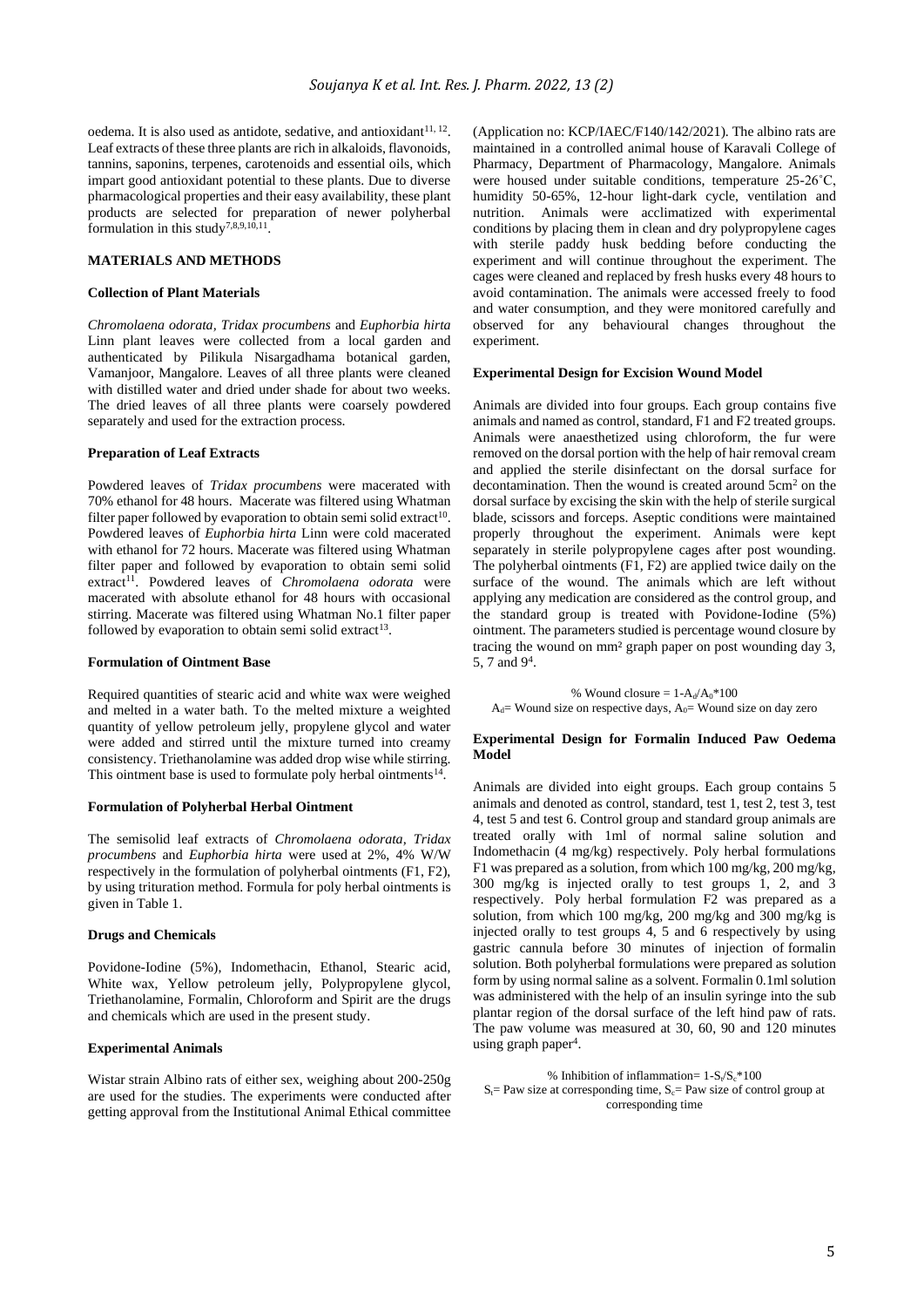# *Soujanya K et al. Int. Res. J. Pharm. 2022, 13 (2)*

## **Table 1: Composition of polyherbal ointments**

| <b>Extracts used</b>                             | Quantity of extracts and Ointment base in (grams) |        |  |
|--------------------------------------------------|---------------------------------------------------|--------|--|
|                                                  | F1(2%)                                            | F2(4%) |  |
| Ethanolic extract of <i>Chromolaena odorata</i>  |                                                   |        |  |
| Ethanolic extract of <i>Tridax procumbens</i>    |                                                   |        |  |
| Ethanolic extract of <i>Euphorbia hirta</i> Linn |                                                   |        |  |
| Ointment base (O.s)                              | 0 <sup>0</sup>                                    |        |  |

### **Table 2: Effect of polyherbal ointment on excision wound model of rat**

| Wound size (cm <sup>2</sup> ) |                         |                    |                   |                    |  |  |  |
|-------------------------------|-------------------------|--------------------|-------------------|--------------------|--|--|--|
| Days                          | <b>Treatment groups</b> |                    |                   |                    |  |  |  |
|                               | <b>Control</b>          | <b>Standard</b>    | F1(2%)            | F2(4%)             |  |  |  |
|                               | $5.00 \pm 0$            | $5.10 \pm 0.8$ **  | $5.00 \pm 0^*$    | $5.20 + 0.1**$     |  |  |  |
| 2rd                           | $4.80 \pm 0.1$          | $3.92 + 0.44**$    | $4.18 \pm 0.31*$  | $3.82 \pm 0.49**$  |  |  |  |
| $\leq$ th                     | $4.52 + 0.24$           | $2.50 \pm 1.01$ ** | $2.60 \pm 0.96^*$ | $2.02 + 1.25**$    |  |  |  |
| $\neg$ th                     | $3.90 \pm 0.55$         | $1.26 \pm 1.32**$  | $1.34 \pm 1.28*$  | $0.22 \pm 1.84$ ** |  |  |  |
| Q <sup>th</sup>               | $2.80 \pm 1.1$          | $0.26 \pm 1.27$ ** | $0.34 + 1.23*$    | $0.00 + 1.4**$     |  |  |  |
| % Wound closure on day 9      | 42                      | 94                 | 93                | 100                |  |  |  |

(Values are expressed as Mean  $\pm$  SD, n=5, Results are significant\*p<0.005, \*\*p<0.001 as compared to control)

## **Table 3: Effect of polyherbal formulations on formalin induced paw oedema**

| Paw Size (cm) |                         |                 |                       |                       |                       |                       |                       |                       |  |
|---------------|-------------------------|-----------------|-----------------------|-----------------------|-----------------------|-----------------------|-----------------------|-----------------------|--|
| <b>Time</b>   | <b>Treatment Groups</b> |                 |                       |                       |                       |                       |                       |                       |  |
| (Minutes)     | Control                 | <b>Standard</b> | F1                    | F1                    | F1                    | F2                    | F2                    | F2                    |  |
|               |                         |                 | $(100 \text{ mg/kg})$ | $(200 \text{ mg/kg})$ | $(300 \text{ mg/kg})$ | $(100 \text{ mg/kg})$ | $(200 \text{ mg/kg})$ | $(300 \text{ mg/kg})$ |  |
| $\Omega$      | $0.50 \pm 0$            | $0.10\pm$       | $0.42+$               | $0.42+$               | $0.40+$               | $0.34+$               | $0.22+$               | $0.12+$               |  |
|               |                         | $0.14***$       | $0.02*$               | $0.02**$              | $0.03**$              | $0.05***$             | $0.09***$             | $0.13***$             |  |
| 60            | $0.52 \pm 0.007$        | $0.10\pm$       | $0.48\pm$             | $0.42+$               | $0.41\pm$             | $0.36\pm$             | $0.24+$               | $0.13\pm$             |  |
|               |                         | $0.14***$       | $0.014*$              | $0.02**$              | $0.03**$              | $0.05***$             | $0.09***$             | $0.13***$             |  |
| 90            | $0.54 + 0.014$          | $0.12\pm$       | $0.48\pm$             | $0.44+$               | $0.42+$               | $0.36\pm$             | $0.26+$               | $0.14+$               |  |
|               |                         | $0.14***$       | $0.21*$               | $0.03**$              | $0.02**$              | $0.06***$             | $0.09***$             | $0.14***$             |  |
| 120           | $0.56 + 0.021$          | $0.12+$         | $0.48\pm$             | $0.45+$               | $0.42+$               | $0.38 \pm$            | $0.28+$               | $0.16+$               |  |
|               |                         | $0.14***$       | $0.021*$              | $0.038**$             | $0.02**$              | $0.063***$            | $0.098***$            | $0.141***$            |  |
| $\%$          | $\Omega$                | 78              | 14                    | 17                    | 25                    | 32                    | 50                    | 71                    |  |
| Inhibition at |                         |                 |                       |                       |                       |                       |                       |                       |  |
| 120 minutes   |                         |                 |                       |                       |                       |                       |                       |                       |  |

(Values are expressed as Mean  $\pm$  SD, n= 5, Results are significant \*p<0.05, \*\*p<0.005, \*\*\*p<0.0005, \*\*\*\*p<0.0001 as compared to control)



**Figure 1: Wound healing effect on various treatment groups**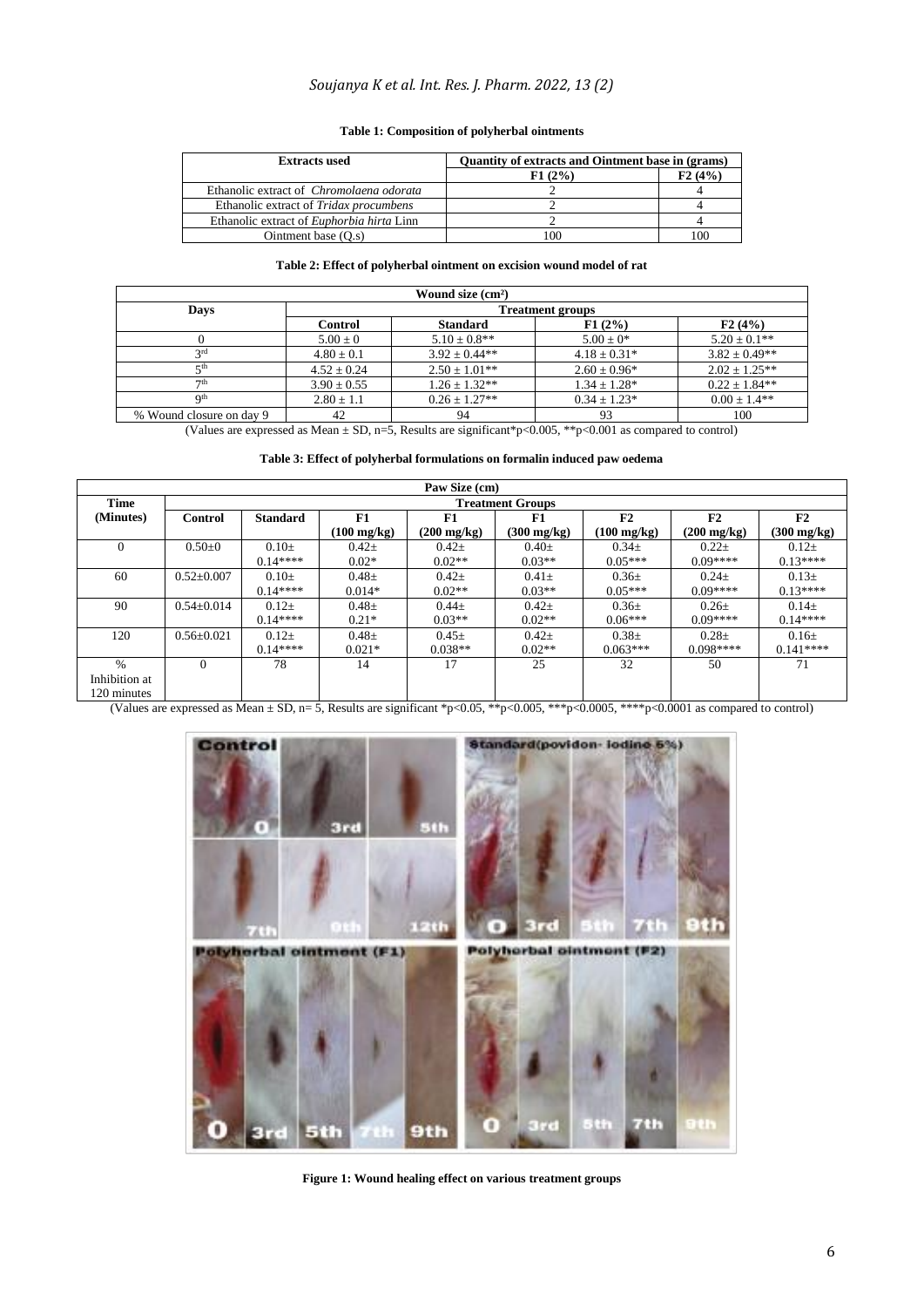



**Figure 2: Percentage wound closure Figure 3: Percentage inhibition of inflammation**

## **RESULTS AND DISCUSSION**

## **Evaluation of Physicochemical Parameters of Polyherbal Ointment**

Both poly herbal ointments F1(2%) and F2 (4%) are dark green in colour with characteristic herbal odor. Formulations are in semisolid form, free from gritty particles and non-irritant. Skin irritancy test studies have shown no oedema or erythema appearance on site of application for about a week. The pH of formulation was determined as 6.0 which is compatible with skin because of the pH range is within 5.4-6.0.

## **Phytochemical Screening**

Phytochemical screening studies conducted for ethanolic extract of *Tridax procumbens*, have revealed the presence of secondary metabolites like glycosides, alkaloids, saponins, phytosterols, tannins, flavonoids, steroids and phenols. Study of phytochemical screening of ethanolic extracts of *Chromolaena odorata* has proved the presence of glycosides, tannins, saponins, flavonoids, cardiac glycosides, phenols and steroids. Ethanolic extracts of *Euphorbia hirta* Linn upon screening for phytochemicals have shown the presence of alkaloids, flavonoids, steroids, tannins and phenols.

### **Statistical Analysis of Results**

Results are analyzed by using one way ANOVA followed by Dunnett's multiple comparison tests graph pad prism (Version 9). The results are expressed as mean  $\pm$  SD.

#### **Analysis of Results from Excision Wound Model**

Around 5 cm² sized wounds were created for each animal on day 0. Animals were treated with respective treatment and reduction in wound size were observed on day 3,5,7 and 9 which have been shown in Figure 1. The wound size in control rats on day 3, 5, 7, 9 and 12 were found to be  $4.80 \pm 0.1$  cm<sup>2</sup>,  $4.52 \pm 0.24$  cm<sup>2</sup>, 3.90  $\pm$  0.55 cm<sup>2</sup>, 2.80  $\pm$  1.1 cm<sup>2</sup> and 2.10  $\pm$  1.1 cm<sup>2</sup> respectively. Similarly, povidone-iodine (5%) treated rats have shown wound sizes of  $3.92 \pm 0.44$  cm<sup>2</sup>,  $2.50 \pm 1.01$  cm<sup>2</sup>,  $1.26 \pm 1.32$  cm<sup>2</sup> and  $0.26 \pm 1.27$  cm<sup>2</sup> on 3, 5, 7 and 9 days respectively. Wound size of rats treated with poly herbal ointment F1(2%) were found to be 4.18  $\pm$  031 cm<sup>2</sup>, 2.60  $\pm$  0.96 cm<sup>2</sup>, 1.34  $\pm$  1.28 cm<sup>2</sup> and 0.34  $\pm$  1.23 cm² on 3, 5, 7 and 9 days respectively. Wound size of rats treated with poly herbal ointment F2 (4%) were found to be  $3.82 \pm 0.49$ cm<sup>2</sup>,  $2.02 \pm 1.25$  cm<sup>2</sup>,  $0.22 \pm 1.84$  cm<sup>2</sup> and  $0.00 \pm 1.4$  cm<sup>2</sup> on 3, 5, 7 and 9 days respectively. F2 (4%) formulation of poly herbal ointment is more significant (\*\*p<0.001) when compared to that of F1 (2%) formulation of poly herbal ointment (\*p<0.005) which are shown in Table 2. Percentage closure of wound in control and standard group on the 9<sup>th</sup> day of study were found to be 42% and

94% respectively. Whereas percentage wound closure of F1(2%) poly herbal ointment and F2 (4%) poly herbal ointment treated groups on the last day of study were found to be 93% and 100% respectively which have been shown in Figure 2.

## **Analysis of Results from Formalin Induced Paw Oedema**

The change in paw size of control, standard, F1 and F2 treated groups at 30, 60, 90 and 120 minutes respectively are given in Table 3. On the basis of statistical analysis, F1(100 mg/kg, 200 mg/kg and 300 mg/kg) treated groups have shown significant  $(*p<0.005$  and  $*p<0.05)$  inhibition of inflammation when compared to control group. Whereas poly herbal formulations F2(100 mg/kg,200 mg/kg and 300 mg/kg) have shown significant  $(***p<0.005$  \*\*\*\*p<0.0001) inhibition of inflammation when compared to control group. Poly herbal formulation F2 can be considered as more effective than F1. The percentage inhibition of inflammation at 120 minutes of all the doses of two formulations and standard were depicted in Figure 3. Percentage inhibition of inflammation of Poly herbal formulation-F1(100 mg/kg, 200 mg/kg and 300 mg/kg) were found to be 14%, 17% and 25% respectively at 120 minutes. Whereas percentage inhibition of inflammation by poly herbal formulation-F2 treated groups F2(100 mg/kg, 200 mg/kg and 300 mg/kg) were found to be 32%, 50% and 71% respectively at 120 minutes. Percentage inhibition of inflammation of the standard group was found to be 78% at 120 minutes.

The extracts used in this poly herbal formulations are rich in phytoconstituents like flavonoids, phenols, amino acids, terpenoids, glycosides, alkaloids, saponins, tannins and essential oils, which impart excellent antioxidant property to the formulations. This helps in accelerating healing capacity against wounds and inflammation when compared to conventional allopathic medication.

## **CONCLUSION**

Polyherbal formulation are a type of formulation of multiple extracts of plants in a single dosage form where the combination is beneficial as it shows the additive or synergistic effect on the healing process. From the above discussions we concluded that poly herbal formulation F2 (4%) has shown better results when compared to poly herbal formulation F1(2%) and standard (Povidone-Iodine 5%) on wound healing activity. The dose given from poly herbal formulation F2(300 mg/kg) has shown better anti-inflammatory activity when compared to standard drug Indomethacin. The efficiency of poly herbal formulation could be mainly attributed to its potential antioxidant, antibacterial, free radical scavenging and anti-inflammatory activity. From the above results we can conclude that our poly herbal formulations are safe and effective, and it can be supported as traditional medicine for the management of severe wounds and